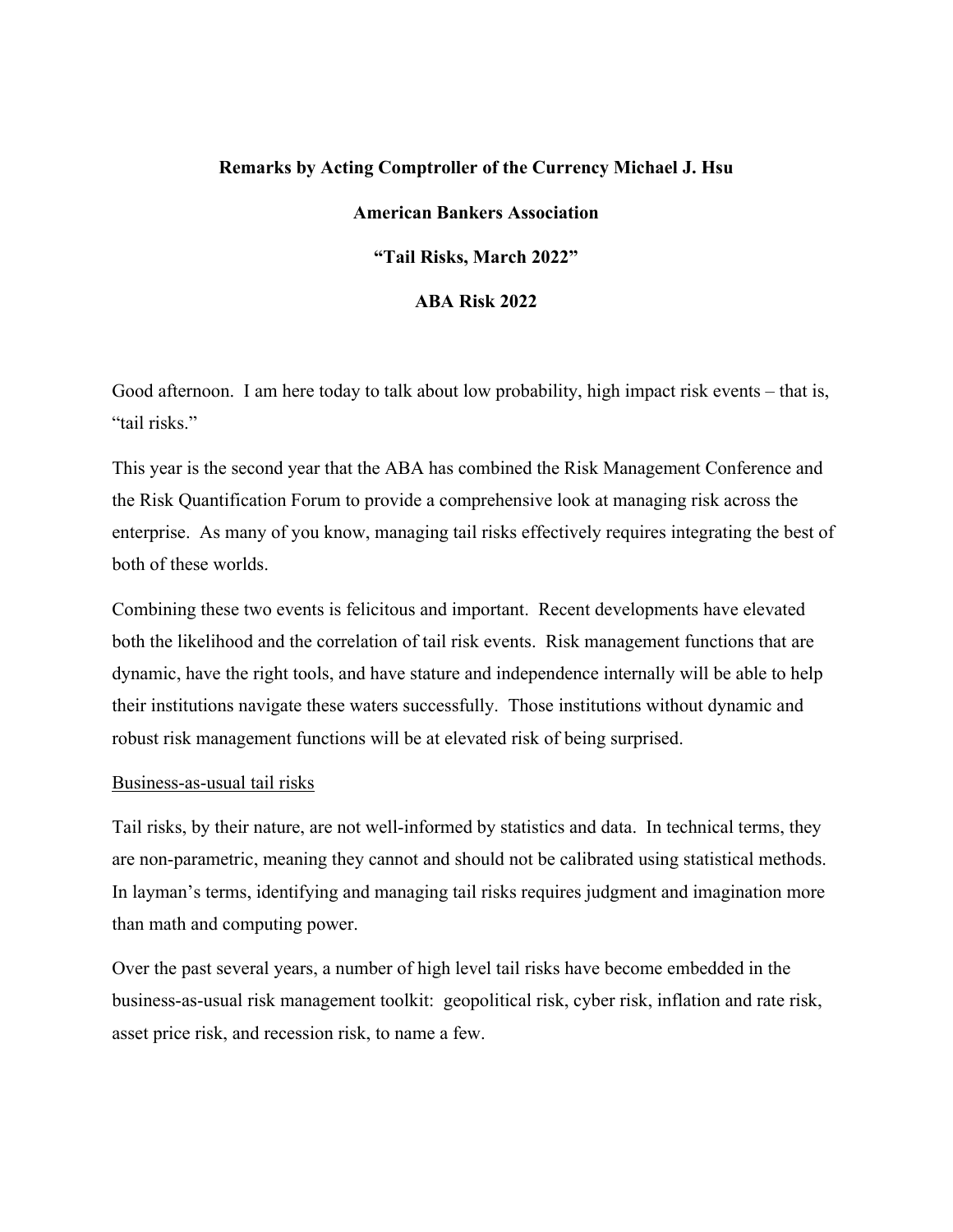Each of these is familiar to experienced risk managers and bank supervisors. For instance, the birth of modern day financial risk management at banks can arguably be traced back to the inflation and rate shocks in the late 1970s, which wreaked havoc on the U.S. economy and banking system. Inflation and rate risks are now top of mind for everyday Americans. In the 1980s and 1990s, geopolitical risks from the Latin America debt crisis and emerging market sovereign defaults were front and center. Just prior to the pandemic, recession risk featured heavily in many banks' risk reports. And in recent years, cyber risk has become the most cited risk that keeps leaders up at night.

These tail risks are typically thought of as largely orthogonal and thus are evaluated independently of each other. Risk reports, for instance, usually list each risk separately, with distinct descriptions and estimates of exposures and potential losses.

#### Today is different

Russia's invasion of Ukraine has affected tail risks, as well as geopolitics. Not only have the likelihoods for each tail risk increased, but it does not take much imagination to see how different tail risk events may be linked and could materialize simultaneously.

The most direct impact of the invasion is the heightened geopolitical risk of broader conflict in Europe. A broadening of the conflict could have significant effects on regional economies and financial markets.

The invasion has also directly heightened both cyber risk and inflation risk. Russia's cyber warfare capabilities are well-known. Just last week the White House issued a warning to U.S. companies to bolster their cyber defenses against "evolving" cyber threats.

With regards to inflation, Americans are already feeling the impacts of higher fuel prices. The expansion of sanctions to oil and gas would put additional upward pressure on fuel prices, with attendant knock-on effects. Ukraine's role as a producer of wheat, neon, platinum, and palladium is also beginning to affect global prices in certain markets.

Heightened inflation expectations would increase the likelihood of rate hikes. A combination of any or all of the above could increase the chances of a broad market sell off, which could trigger a recession.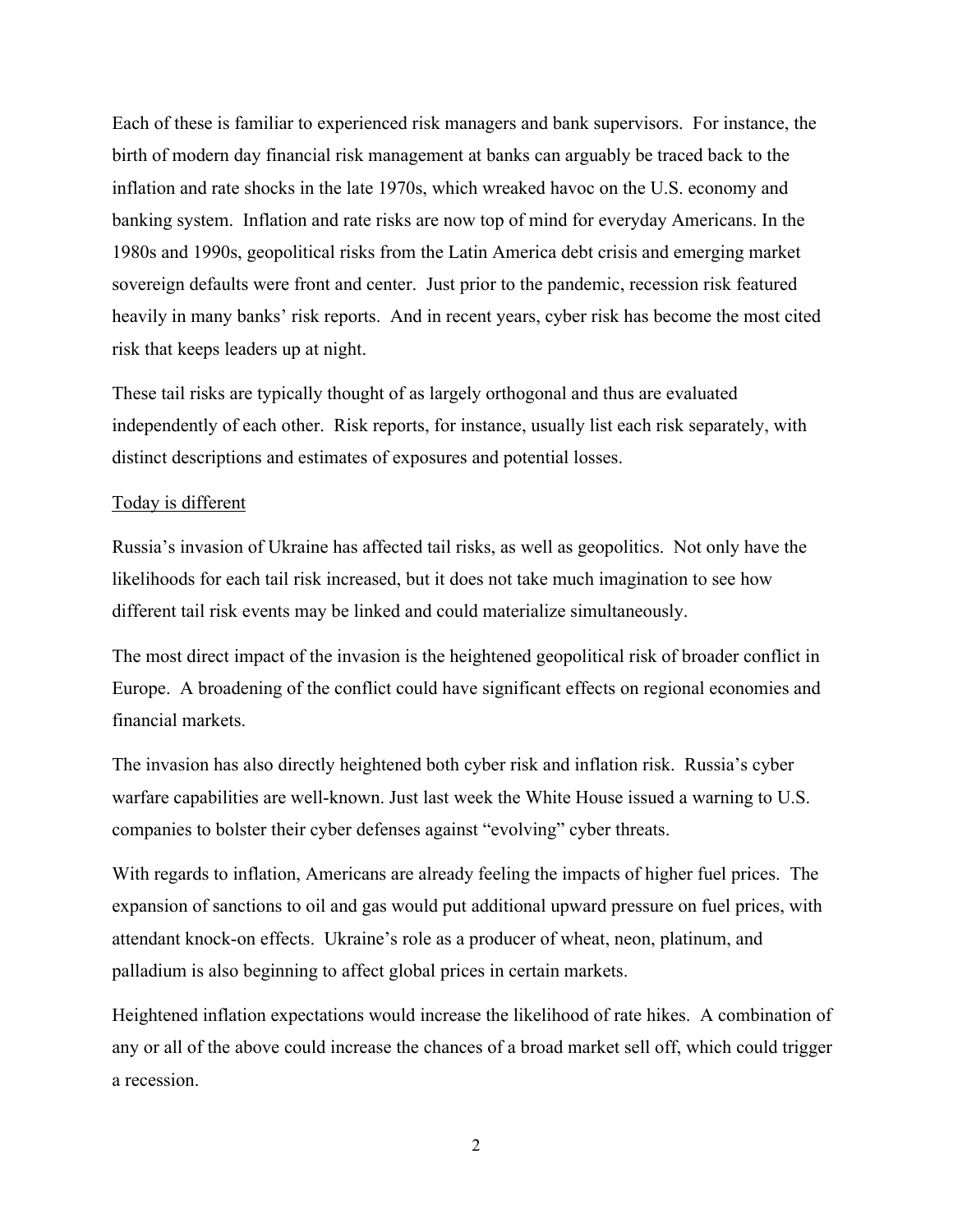As one can see, it doesn't take a lot of mental gymnastics to envision scenarios where multiple tail risks materialize simultaneously or in rapid sequence. Joint events are now plausible.

Of course, just because the probabilities of tail risk events materializing have increased does not mean that they will. They are still tail risks. And the stress testing requirements established by the Dodd-Frank Act provide assurance that large banks should be well-positioned from a capital perspective to withstand a range of shocks.

Nonetheless, greater caution and risk management vigilance is warranted today, perhaps more than at any time in recent memory. Risk managers should update their scenario analyses and internal stress tests, including evaluating the impacts of joint tail risks materializing simultaneously. Bank leaders and business line heads should pay special heed to such analyses and ensure that the data and information feeding scenario analyses and stress tests are complete and up to date. Bank boards of directors should ask about and probe the scope and extent of their bank's exposures to joint tail risk events.

The banking industry has successfully weathered a variety of stresses over the past decade. While this demonstrates significant improvements in banks' risk management capabilities and their financial buffers, it can also lead to over-confidence and complacency. The elevated tail risk environment today warrants heightened attention and analysis. Risk managers should be encouraged and empowered to use their judgment and discretion in estimating the impacts of joint tail risk events. Bank executives and boards should pay careful attention and act accordingly.

## Crypto derivatives and tail risk

I would be remiss if I did not take this chance to also discuss the tail risks associated with the trading of crypto-related derivatives.

Currently, the Basel Committee on Banking Supervision is evaluating the capital treatment for crypto-related exposures, including crypto derivatives. Agreement at the Basel Committee on how to proceed will help ensure a level playing field globally. The OCC is highly supportive of this.

3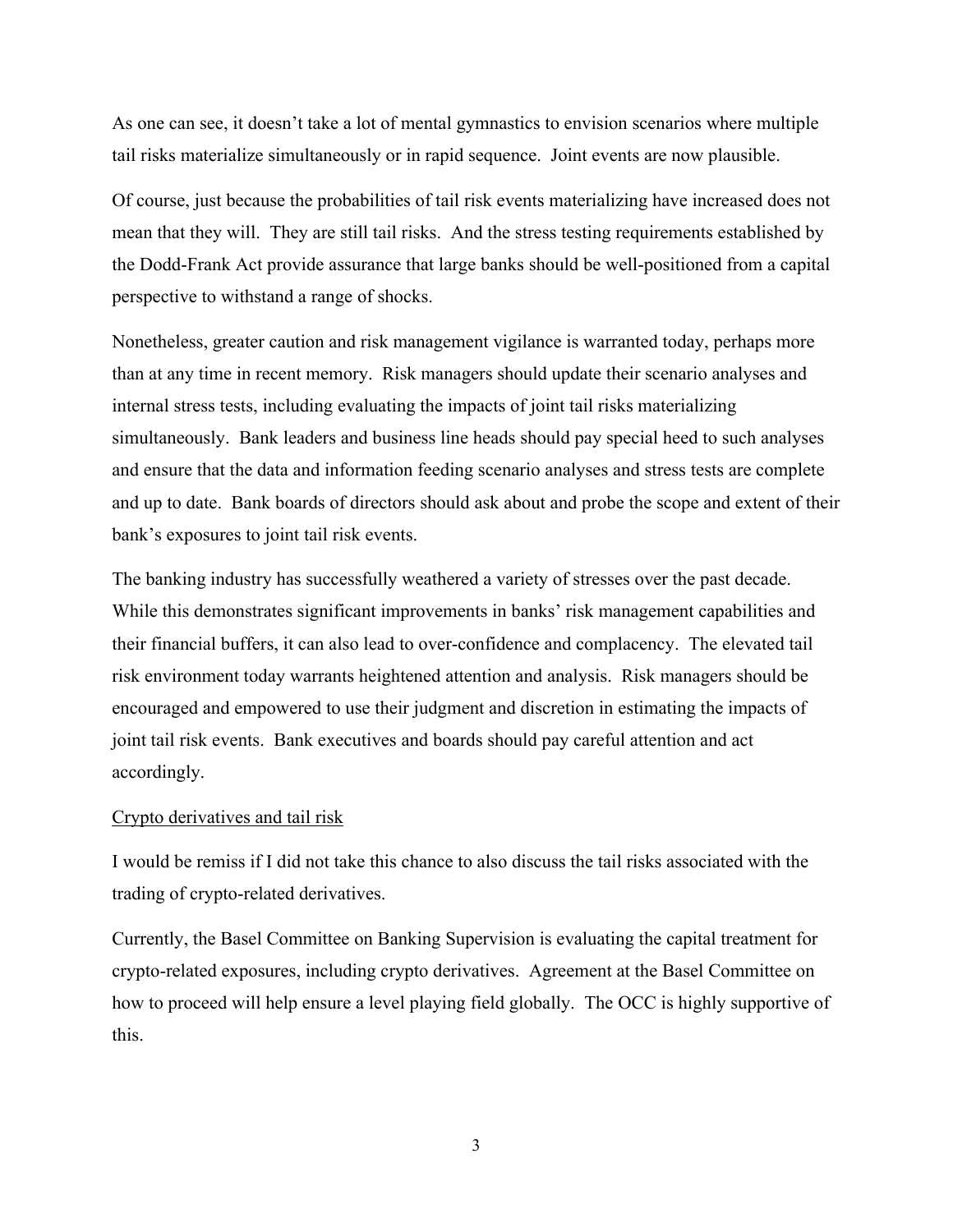Of course, the market is not waiting for Basel. Several large banks are exploring making markets for clients in bitcoin futures, with an eye towards trading forwards and other derivatives. Just last week, for instance, Goldman Sachs reportedly traded a bitcoin-linked non-deliverable option with Galaxy Digital.

Before banks move too much farther down this path, they should carefully consider the tail risks of trading crypto derivatives. Several quickly come to mind.

First, crypto-assets have limited or unreliable price histories. Most risk models rely on robust price histories to inform risk metrics, such as VaR, which in turn are used as inputs to calculate capital requirements. Correlations between different crypto-assets and between crypto-assets and traditional assets are unstable. Underappreciation of the limits of today's price histories for crypto-assets can lead to underestimation of the actual and tail risks of crypto-related positions, which could translate into undercapitalization of exposures.

Second, I am worried about certain crypto positions being netted in the risk aggregation process for risk reporting, regulatory capital, and risk management purposes. While the management of basis risk is a bread-and-butter skill for derivatives traders, history is littered with examples of supposedly hedged positions blowing up: Long-Term Capital Management, Amaranth Advisors, statistical arbitrage funds in August 2007, and the London Whale, to name a few. In each case, the net risk positions prior to the blow-ups were reported as hedged and thus manageable, which dulled risk signals and allowed portfolios to grow to dangerous sizes.

Third, the potential for wrong-way risk may be heightened with crypto derivatives. For counterparties that are structurally long crypto and use such trades to double-down to get further leverage, the amount owed by that counterparty to the dealer bank would increase at the same time that the counterparty would be experiencing financial stress. Classic wrong-way risk. Collateralizing such exposure may help mitigate some of that risk, unless banks choose to accept crypto-assets as collateral, in which case the value of that collateral would fall at exactly the time that it would be needed most.

These are the most obvious tail risks to consider with crypto derivatives. They and other risks are highlighted in the UK Prudential Regulatory Authority's (PRA) recently issued letter to the

4